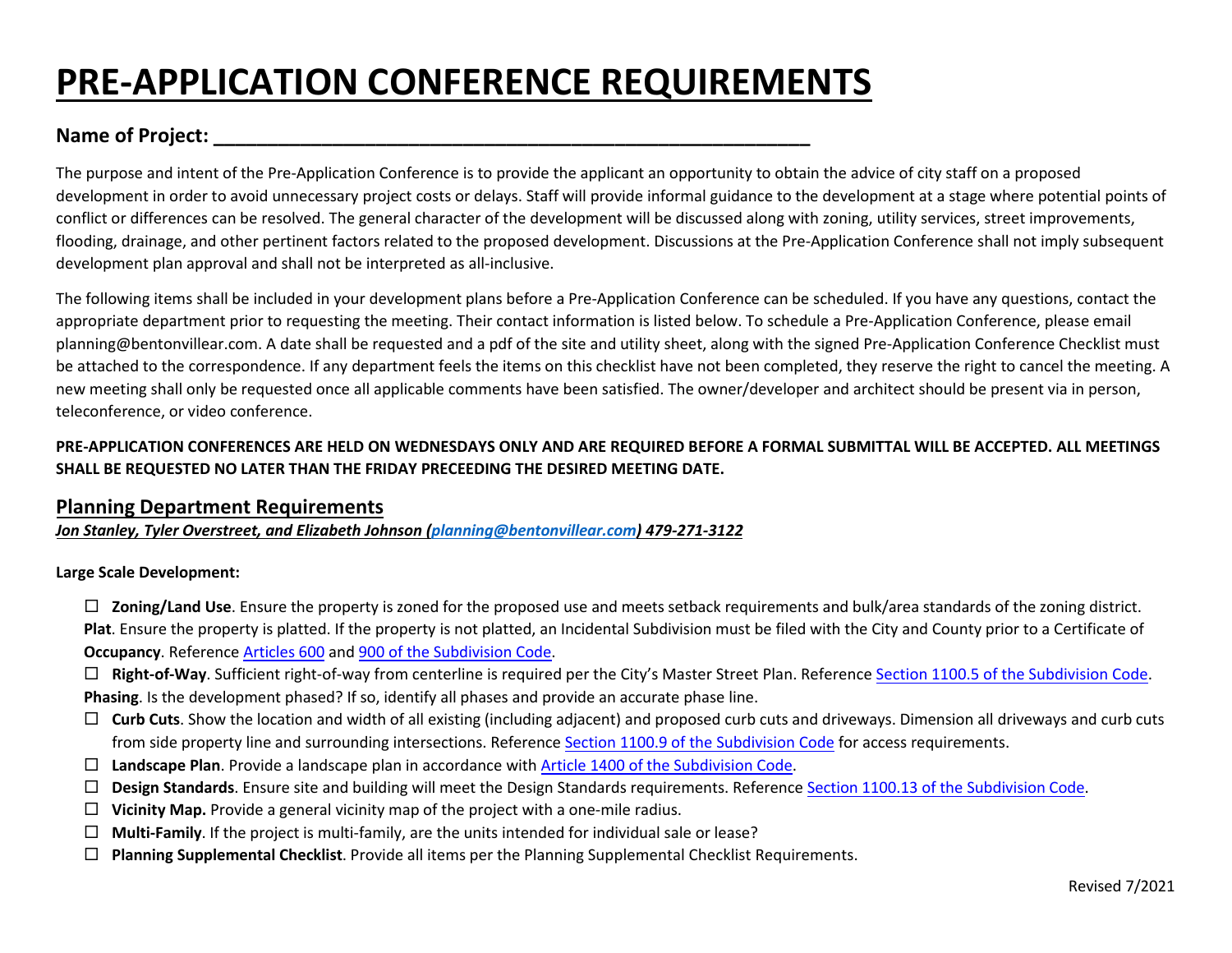#### **Preliminary Plat:**

- **Pasing**. Is the development phased? If so, identify all phases and provide an accurate phase line.
- **Lot Dimensions**. All lots shall comply with the lot dimensions of the zoning district where the subdivision is located.
- **Right-of-Way.** Sufficient right-of-way from centerline is required per the City's Master Street Plan. Reference Section 1100.5 [of the Subdivision Code](http://www.bentonvillear.com/DocumentCenter/View/153/Development-Code?bidId=).
- $\Box$  Street Stubs. If the development abuts un-platted land or a future phase of the same development, street stubs shall be required.
- □ Curb Cuts. Show the location and width of all existing (including adjacent) and proposed curb cuts and driveways. Dimension all driveways and curb cuts from side property line and surrounding intersections. Reference Section 1100.9 of the Subdivision Code for access requirements.
- **Sidewalks.** Sidewalks shall be required along all public and common areas.
- **Naming.** Contact the GIS Department (479-271-6852) to discuss the subdivision and street names.
- $\Box$  **Vicinity Map.** Provide a general vicinity map of the project with a one-mile radius.

# **Water and Sewer Department Requirements**

## *Joey Ingle [\(jingle@bentonvillear.com\)](mailto:jingle@bentonvillear.com) 479-271-3140 - Large Scale Development and Subdivision Development*

*To better expedite your authorization to apply, it is recommended to [coordinate](http://www.bentonvillear.com/208/2021-Water-Sewer-Specifications) with BWU prior to scheduling the pre-application conference.* 

- **Existing Utility Infrastructure**. Show all existing utility infrastructure according to a survey.
- **Water Layout.** Show proposed water layout including tap locations, proposed valves, hydrants, fire lines, and FDC location.
- $\Box$  **Sewer Layout.** Show proposed sewer layout including tap locations and manholes.
- **Meter Size and Location**. Show all proposed meter sizes and locations.
- **Backflow Device Location and Type**. Show location and type of all proposed backflow devices.
- **Wastewater Interceptor Location**. If an interceptor is needed, show the wastewater interceptor (grease, sand, silt) location.
- **Easements**. Show all existing and proposed easements.
- **Utility Crossing Information.** Provide data for all critical utility crossings.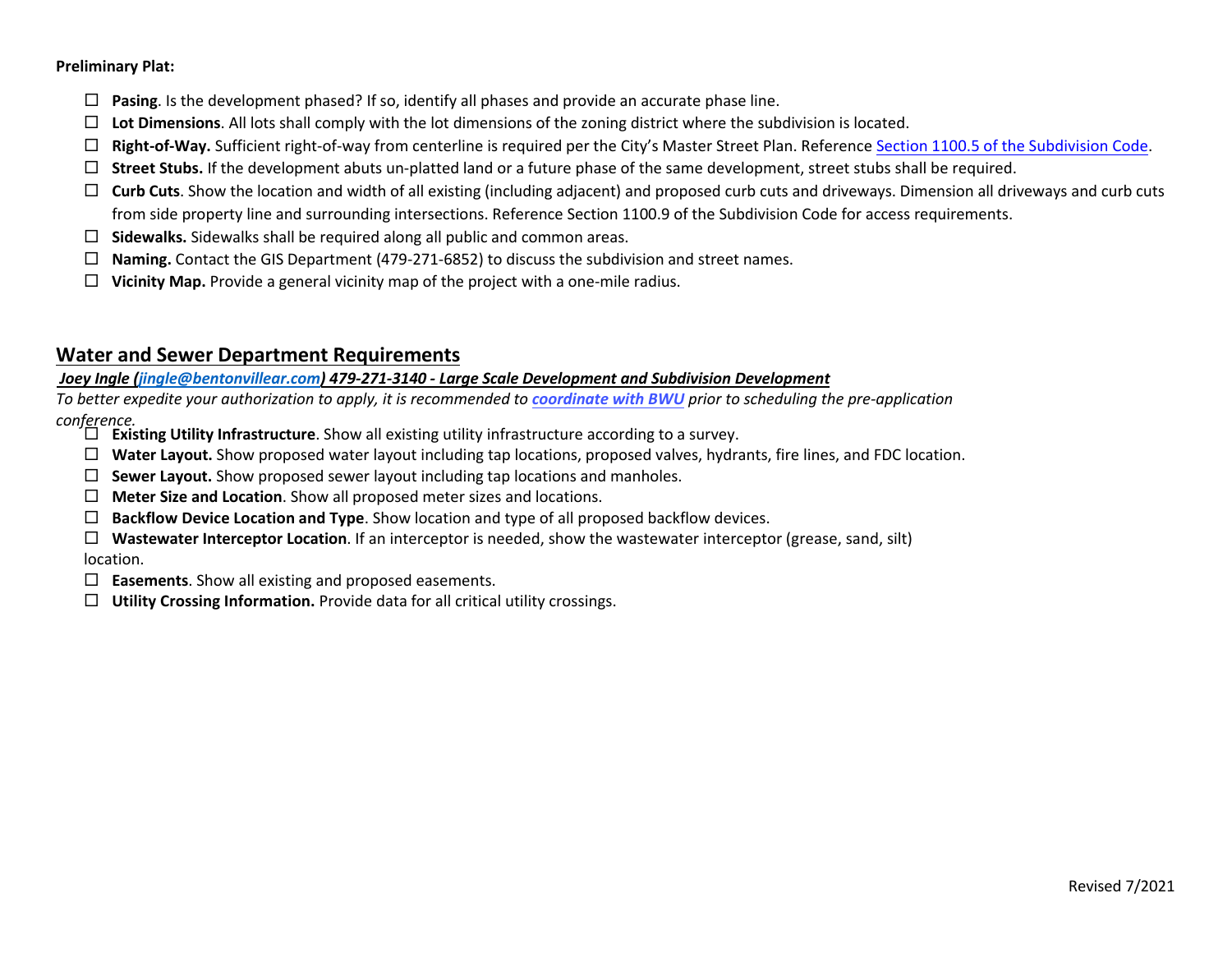#### **Electric Department Requirements**

**Travis Matlock [\(tmatlock@bentonvillear.com\)](mailto:tmatlock@bentonvillear.com) and Charlie Barnes [\(cbarnes@bentonvillear.com\)](mailto:cbarnes@bentonvillear.com) 479-271-3135**

**Large Scale Development:** 

- **Electric Service.** Has coordinated (phone call, email, or meeting) with BEUD to verify routing from service point to desired transformer location.
- **Electric Service Information.** Provide electric service size.
- **Transformer Location.** Show the desired transformer location.
- **Meter Location**. Show where the electric service enters the building.
- **Routing of Electric.** Are there any site-specific issues that may affect the routing of the electric?
- **Franchise Utilities**. Show any franchise utilities that may affect underground utility placement (gas, telephone, cable, and existing water, sewer, storm, etc.).
- **Existing Easements & Electric Infrastructure.** Show ALL existing easements and electric infrastructure (both overhead and underground) associated with the site according to the survey.

#### **Preliminary Plat:**

- **Existing Easements & Electric Infrastructure.** Show ALL existing easements and electric infrastructure (both overhead and underground) associated with the site.
- **Phasing**. Will the project be phased? How many houses per phase?
- **House Sizing**. What square footage will the houses be?
- **All-Electric**. Will the houses be all electric or will they use gas?
- **Powered Features**. Will there be any features that need power? Will the feature be single phase or three phase? (i.e. clubhouse, entrance feature, sewer
- □ City Utility Locations. Will there be any non-typical city utility locations? (i.e. any water, sewer, electric, storm sewer not located in the typical area behind the curb)

#### **Engineering Department Requirements**

*Peter Farmer (pfarmer@bentonvillear.com) and Dan Weese (dweese@bentonvillear.com) 479-271-6840*

- **Floodplain**. Show 100 Year Floodplain and/or Floodway and base flood elevations. Reference the FIRM panel number and effective date.
- **Wetlands**. Show if wetlands determination is in progress or applicable.
- **Grading**. Provide existing topography, proposed rough grading, and spot elevations.
- **Existing Structures**. Show the location of all existing structures and survey information.
- **ARDOT District 9 Driveway**. Only if applicable.
- □ **Preliminary Structures**. Provide preliminary street and drainage improvements, structures, and easements as required in the City Engineer's office.
- □ **Summary Table**. Provide a summary table listing the pre-developed and post-developed runoff totals for the 2, 10, 25, 50, and 100 year storm events.
- **Downtown Development**. If developing in the downtown area, please provide the following:
	- o **Building Floor Plan**. A basic building floor plan.
	- o **Elevations**. Spot elevations at doorways and edges of building and sidewalk
	- o **Ingress and Egress**. Show ingress and egress through right-of-way.